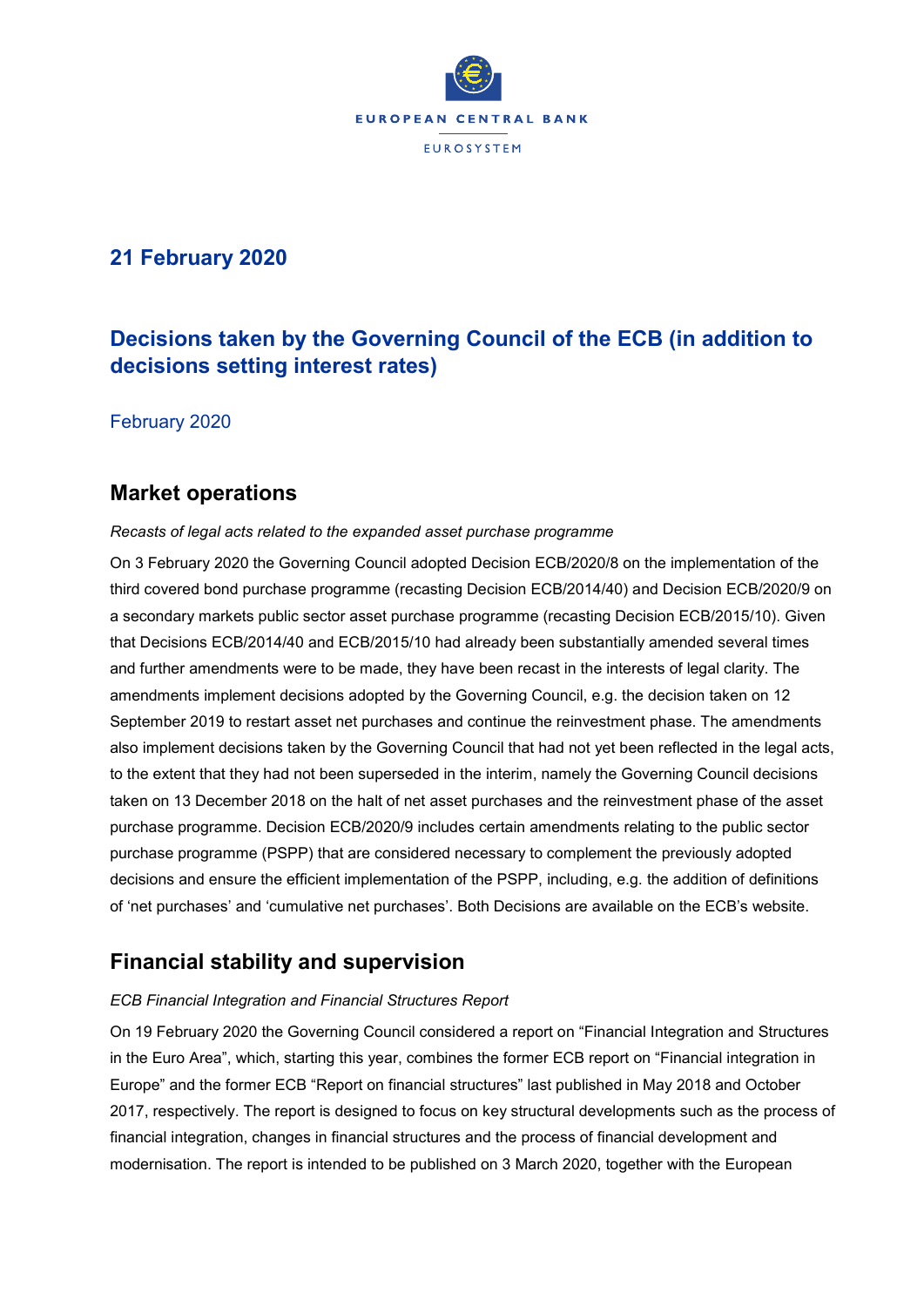Commission's "European Financial Stability and Integration Review" at the joint Conference on Financial Integration which will be hosted by the ECB in Frankfurt.

## **Market infrastructure and payments**

*Eligibility of a new link between securities settlement systems for use in Eurosystem credit operations*

On 6 February 2020 the Governing Council approved the assessment of one new direct link, from the Spanish securities settlement system Iberclear ARCO to the Portuguese securities settlement system Interbolsa, as eligible for use in Eurosystem credit operations. The updated list of eligible links is available on the ECB's website.

# **Advice on legislation**

*ECB Opinion on the right of insolvency administrators and liquidators of credit institutions to hold funds in an account in Latvijas Banka*

On 30 January 2020 the Governing Council adopted Opinion CON/2020/4 at the request of the Ministry of Finance of the Republic of Latvia.

*ECB Opinion on the sanctioning powers of BNB within close cooperation and the official exchange rate of the Bulgarian lev*

On 30 January 2020 the Governing Council adopted Opinion CON/2020/5 at the request of Българска народна банка (Bulgarian National Bank, BNB).

*ECB Opinion on changes to the governance of De Nederlandsche Bank and the formal establishment of the Financial Stability Committee*

On 31 January 2020 the Governing Council adopted Opinion CON/2020/6 at the request of the Minister for Finance of the Netherlands.

*ECB Opinion on the Supervisory Board of Eesti Pank*

On 5 February 2020 the Governing Council adopted Opinion CON/2020/7 at the request of the Finance Committee of the Estonian Parliament.

## **Corporate governance**

*Operational preparations in view of the Bank of England ceasing to be a member of the European System of Central Banks*

On 22 January 2020, in anticipation of the withdrawal of the United Kingdom from the European Union with effect from 1 February 2020, the Governing Council approved an adjustment of the ECB capital key whereby the € 58 million paid-up capital will be repaid to the Bank of England whose share will be redistributed among the remaining national central bank members of the European System of Central Banks (ESCB). Various legal instruments were amended to make the necessary adjustments. The Governing Council adopted the following legal acts: (i) Decision ECB/2020/3 on the national central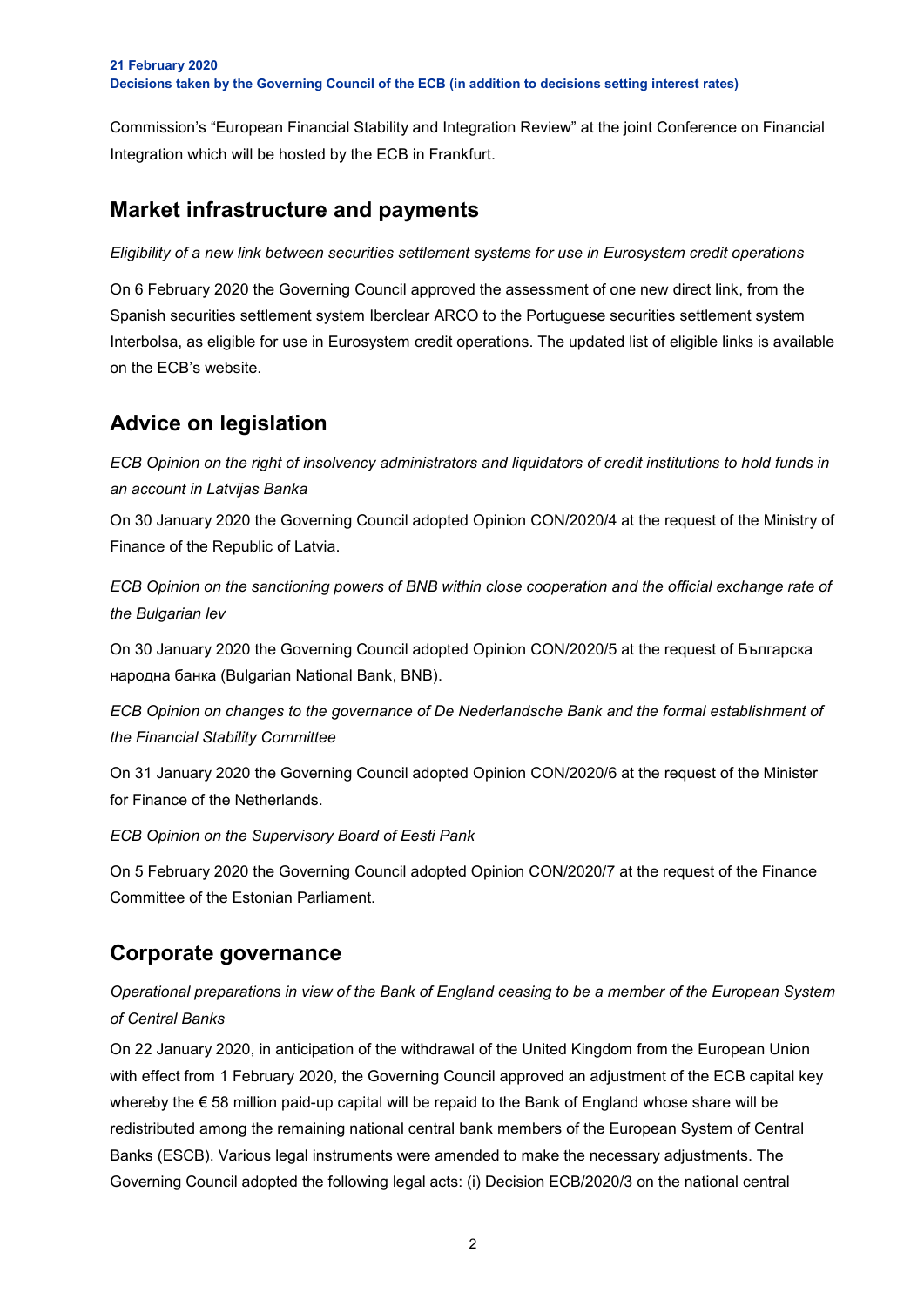#### **21 February 2020 Decisions taken by the Governing Council of the ECB (in addition to decisions setting interest rates)**

banks' percentage shares in the key for subscription to the ECB's capital and repealing Decision (EU)2019/43; (ii) Decision ECB/2020/4 on the paying-up of the ECB's capital by the national central banks of Member States whose currency is the euro and repealing Decision (EU) 2019/44; (iii) Decision ECB/2020/5 laying down the terms and conditions for transfers of the ECB's capital shares between the national central banks and for the adjustment of the paid-up capital and repealing Decision (EU) 2019/45; (iv) Decision ECB/2020/6 laying down the measures necessary for the contribution to the ECB's accumulated equity value and for adjusting the national central banks' claims equivalent to the transferred foreign reserve assets and repealing Decision (EU) 2019/46; and (v) Decision ECB/2020/7 amending Decision ECB/2010/29 of the ECB of 13 December 2010 on the issue of euro banknotes. These legal acts provide for the adjustment of the key for subscription to the ECB's capital, triggered by the Bank of England ceasing to be a member of the ESCB. The Governing Council also endorsed an amended Agreement on the Exchange Rate Mechanism (ERM II) between the ECB and the national central banks of the Member States outside the euro area to remove the United Kingdom from the Agreement. Finally, the Governing Council approved operational arrangements with regard to the Bank of England ceasing to participate as a member in the work of the ESCB. A press release on the adjustments to the ECB capital key, all legal acts and the revised ERM II Agreement are available on the ECB's website.

### *ECB Annual Accounts for 2019*

On 19 February 2020 the Governing Council approved the audited financial statements of the ECB for the financial year 2019. The Annual Accounts, together with a related press release, were published on the ECB's website on 20 February 2020. The management report for the year 2019 was published as part of the ECB's Annual Accounts.

### *Chairperson of the Audit Committee of the ECB*

Mr Yannis Stournaras, Governor of the Bank of Greece and member of the Audit Committee of the ECB since 2018, assumed the function of Chair of the Audit Committee as of February 2020. In this role, Mr Stournaras succeeds Mr Ewald Nowotny, former Governor of the Oesterreichische Nationalbank, whose term of office expired last year.

## **Statistics**

### *Public consultation on amendments to the Regulation on monetary financial institutions balance sheet items statistics*

On 5 February 2020 the Governing Council approved the launch of a public consultation on a draft amending Regulation amending Regulation ECB/2013/33 concerning the balance sheet of the monetary financial institutions sector. Following a periodical review, usually performed over a five-year cycle to ensure that monetary financial institutions balance sheets statistics meet user needs and are fit for their purpose – and to that end address a number of high priority requirements for additional data for analysing monetary and credit developments – revisions have been proposed and subjected to a merits and costs procedure undertaken by the Eurosystem/ESCB Statistics Committee in close cooperation with users. The material related to this public consultation which runs until mid-March 2020 is available on the ECB's website.

3